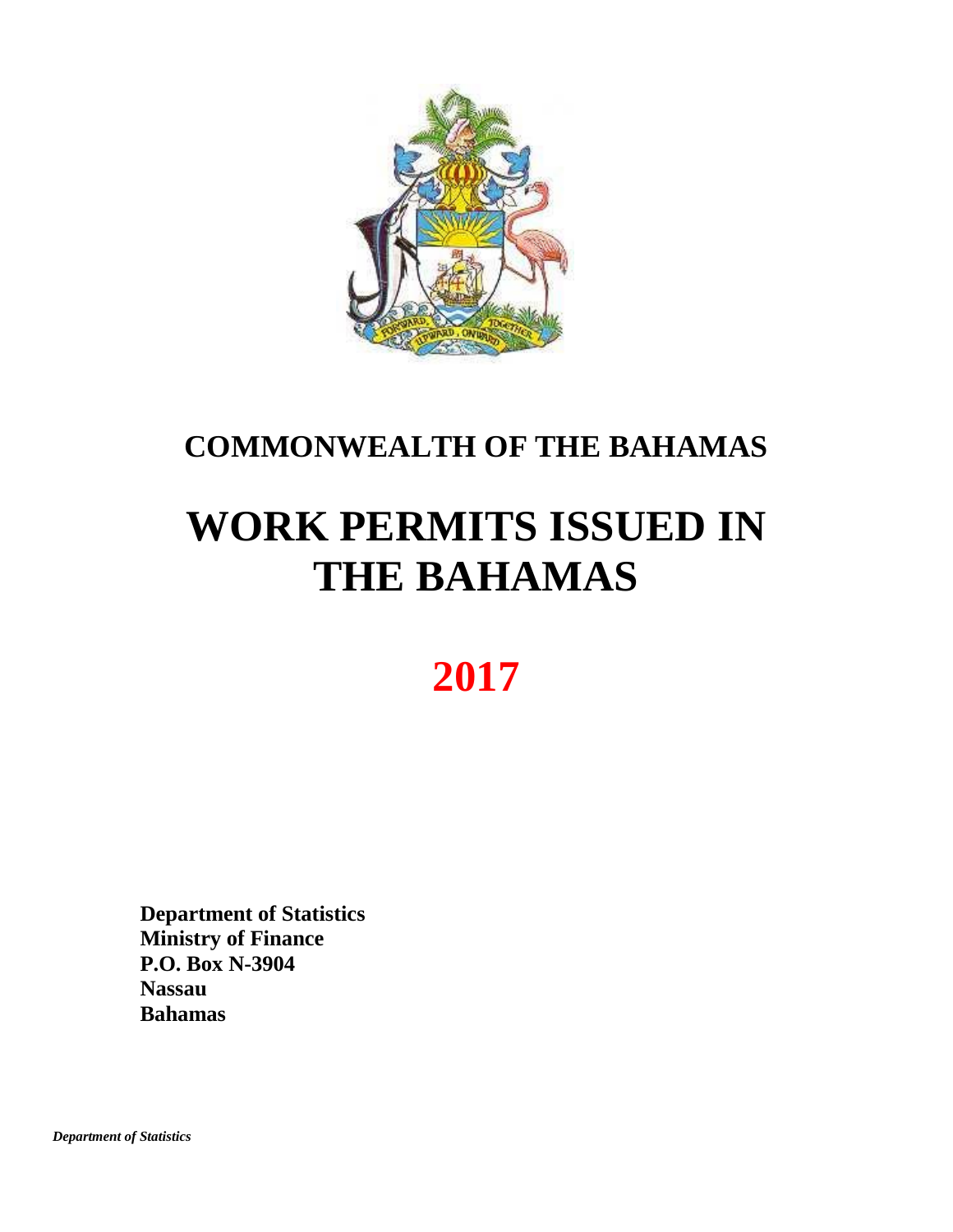## **FOREWORD**

This publication represents data on the work permits granted in The Bahamas by the Department of Immigration for the year 2017. It contains tables outlining work permits granted by industry, occupational group, the applicants' nationality and sex.

The data in this report are collected by the Department of Immigration and forwarded to the Department of Statistics where they are processed, analyzed and published.

This report was prepared by Mrs. Cindy Stuart, Statistician III, Leona Wilson Acting Director and Ms. Tricia Thurston, staff of the Labour Market Information Unit. We gratefully acknowledge the assistance of the web administrator responsible for mounting it on the Department's web-site.

 $flid$ 

**Leona Wilson Acting Director**

**Department of Statistics**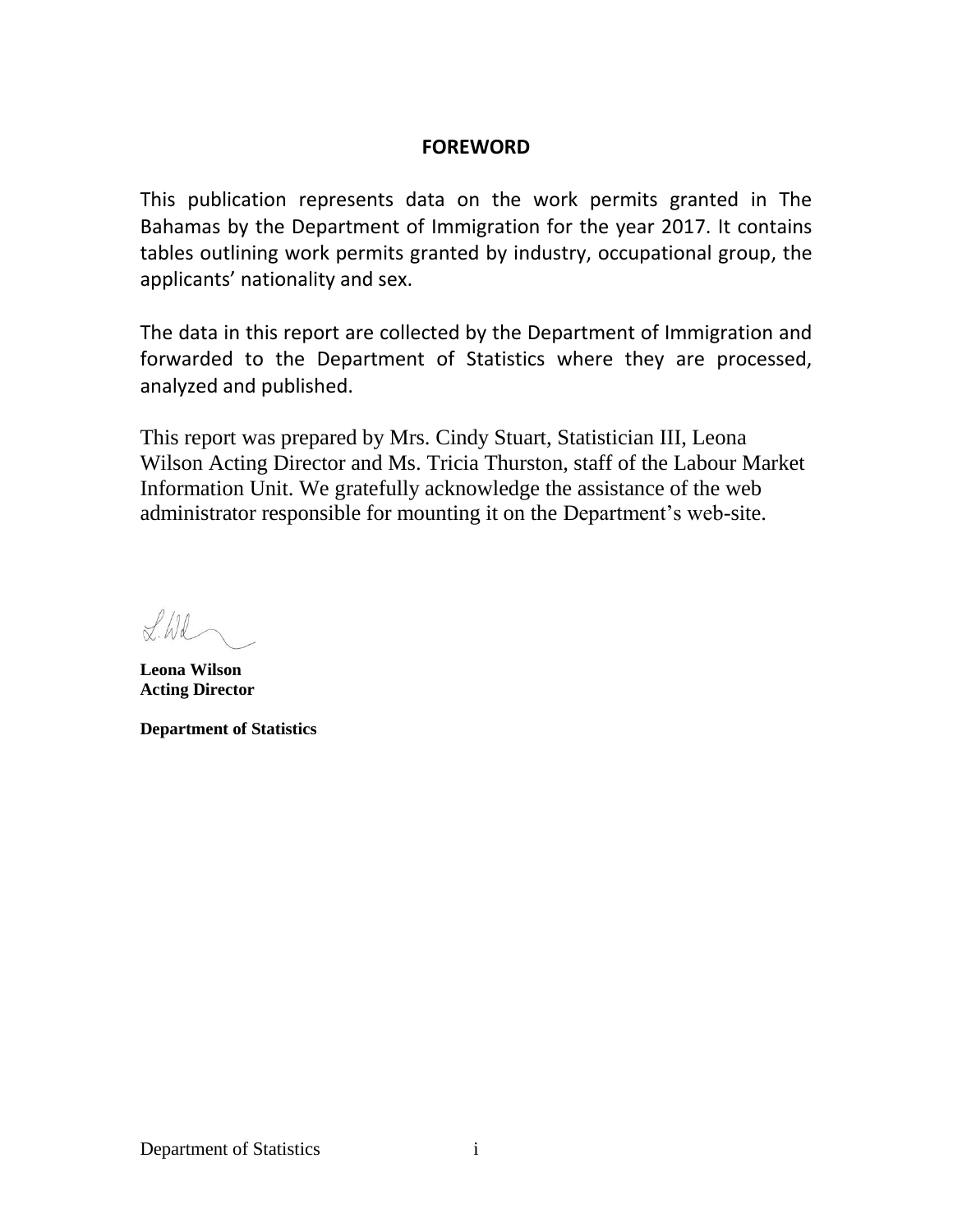## TABLE OF CONTENTS

|                          |                                                                  | PAGE NO.  |
|--------------------------|------------------------------------------------------------------|-----------|
| Foreword                 |                                                                  | i         |
| <b>Table of Contents</b> |                                                                  | ii        |
| Data Highlights          |                                                                  | iii       |
| Table 1                  | Work Permits Issued by Industrial Group                          |           |
|                          | And Sex, All Bahamas: 2017                                       | $1 - 2$   |
| Table 2                  | Work Permits Issued by Occupational Group                        |           |
|                          | And Sex, All Bahamas: 2017                                       | 3         |
| Table 3                  | Work Permits Issued by Occupational Group,                       |           |
|                          | Sex And Nationality, All Bahamas: 2017                           | $4 - 9$   |
| Table 4                  | Work Permits Issued by Nationality And Sex,<br>All Bahamas: 2017 | $10 - 11$ |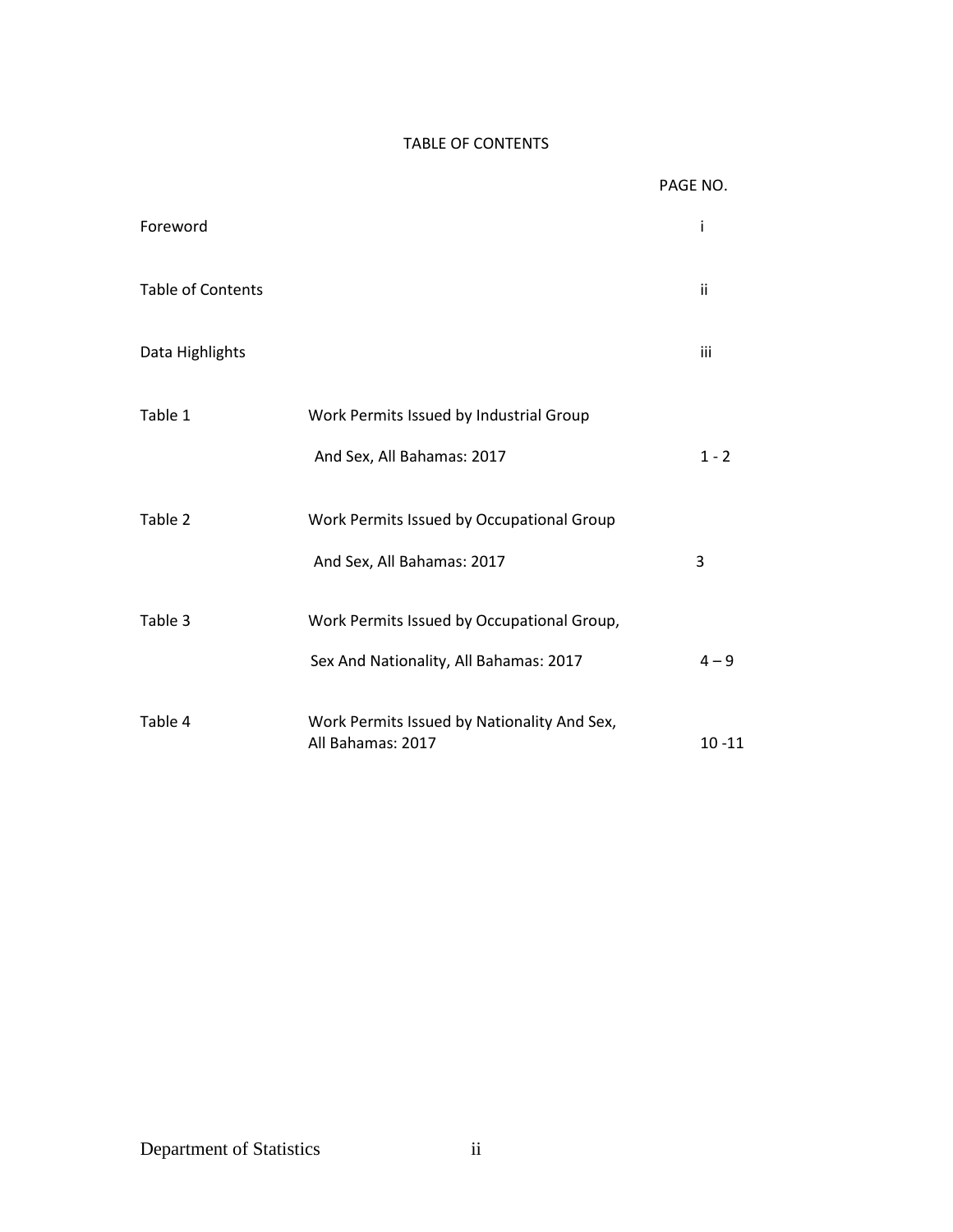### **DATA HIGHLIGHTS**

• In 2017 a total of 13,578 work permits were issued. Male's received 70% or 9,489 work permits whereas females received 4,089, or 30% of the work permits.

### **Occupational Level:**

- Fifty-nine percent (59%) of the work permits were granted to workers in the Elementary Occupational group. Seventy-one percent (71%) of the work permits granted to persons in this group were Haitians.
- Craft and Related Trade Workers was granted 1,389 or ten (10%) of the total permits issued. Twenty percent (20%) of this group were Philippines.
- This was followed by Service and Sales Workers with 1,066 or Eight percent (8%) of the total work permits. Twenty-four percent (24%) of this group were Jamaicans and Eighteen percent (18%) Chinese.
- The least amount of work permits granted (19 or 0.1%) was in the Skilled Agricultural, Forestry and Fishery Workers.

#### **Industry Level:**

- The industry receiving the majority of the work permits in 2017 was the Activities of Households as Employers; Undifferentiated Goods and Services-Producing Activities of Households for Own Use with 7,112 or 52% of the work permits granted. Fifty Seven percent (57%) of this group were males.
- This was followed by the Construction Industry receiving 1,484 or 11% of the total permits issued. Ninety-six percent (96%) of this group were males.
- Accommodation and Food Service Activities was issued 1,264 or 9% of the total work permits for 2017. Eighty percent (80%) of this group were males.

#### **Nationalities**

- The majority of the work permits 5,938 or 44% were issued to Haitians.
- This was followed by Jamaicans with 1,548 or 11% of the permits issued.
- Philippine nationals received 1,224 or 9% of the permits issued.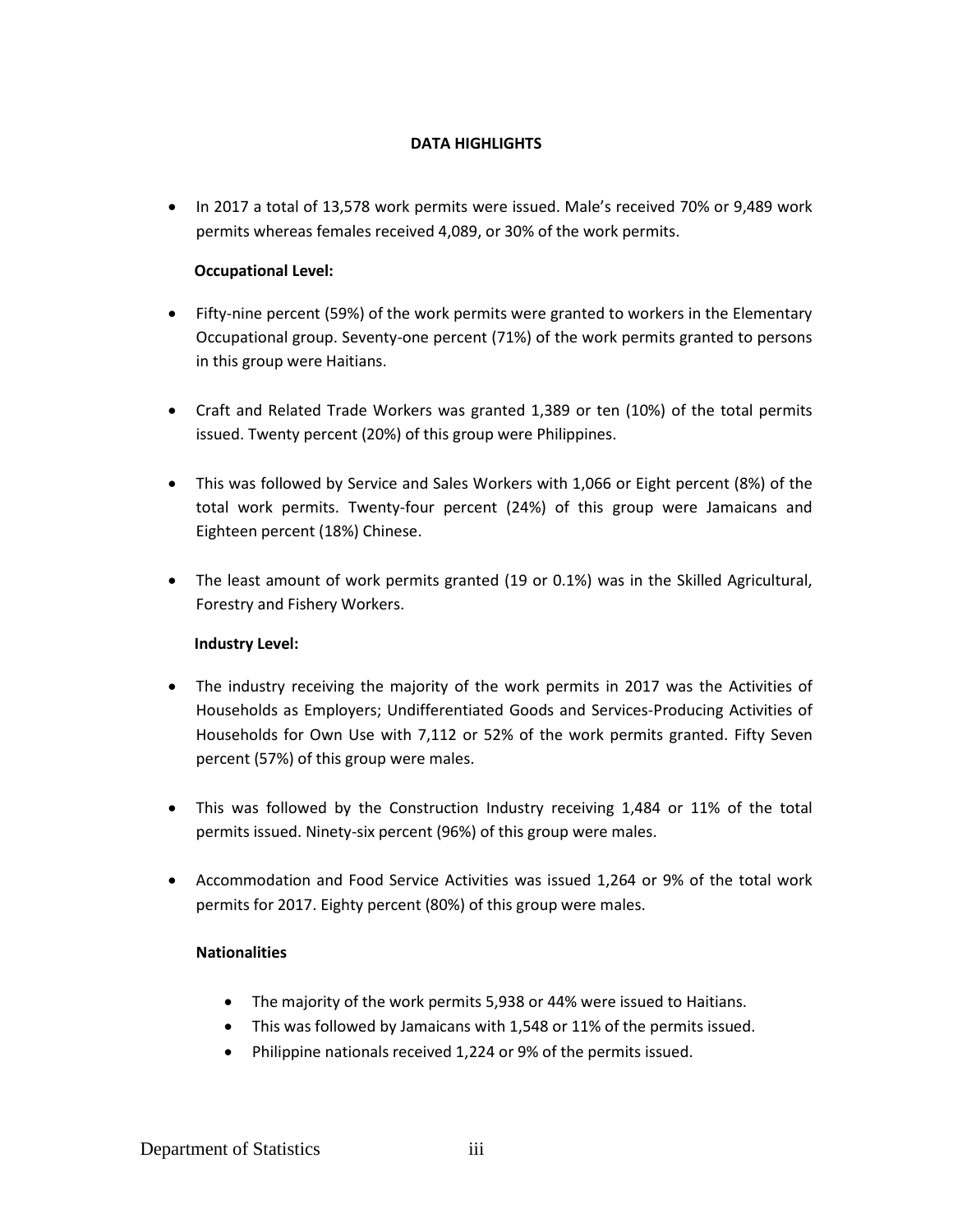#### **WORK PERMITS ISSUED BY INDUSTRIAL GROUP AND SEX, ALL BAHAMAS: 2017**

| <b>TABLE 1</b>                                                                     |               |               |                |              |               |       |
|------------------------------------------------------------------------------------|---------------|---------------|----------------|--------------|---------------|-------|
|                                                                                    | <b>TOTAL</b>  |               | <b>SEX</b>     |              |               |       |
| <b>INDUSTRIAL GROUP</b>                                                            |               |               | <b>FEMALE</b>  |              | <b>MALE</b>   |       |
|                                                                                    | <b>NUMBER</b> | %             | <b>NUMBER</b>  | %            | <b>NUMBER</b> | %     |
| <b>TOTAL</b>                                                                       |               | 13,578 100.0% |                | 4,089 100.0% | 9,489         | 100%  |
| AGRICULTURE, FORESTRY AND FISHING                                                  | 207           | 1.5%          | 15             | 0.4%         | 192           | 2.0%  |
| MINING AND QUARRYING                                                               | $\mathbf{1}$  | 0.0%          | $\overline{0}$ | 0.0%         | 1             | 0.0%  |
| <b>MANUFACTURING</b>                                                               | <b>793</b>    | 5.8%          | 16             | 0.4%         | 777           | 8.2%  |
| ELECTRICITY, GAS, STEAM, AND AIR CONDITIONING SUPPLY                               | 15            | 0.1%          | $\mathbf{1}$   | 0.0%         | 14            | 0.1%  |
| WATER SUPPLY, SEWERAGE, WASTE MANAGEMENT AND<br><b>REMEDIATION ACTIVITIES</b>      | 36l           | 0.3%          | $\overline{0}$ | 0.0%         | 36            | 0.4%  |
| <b>CONSTRUCTION</b>                                                                | 1,484         | 10.9%         | 65             | 1.6%         | 1,419         | 15.0% |
| WHOLESALE AND RETAIL TRADE AND REPAIR OF MOTOR<br><b>VEHICLES AND MOTOR CYCLES</b> | 618           | 4.6%          | 104            | 2.5%         | 514           | 5.4%  |
| <b>TRANSPORTATION AND STORAGE</b>                                                  | 120           | 0.9%          | 4              | 0.1%         | 116           | 1.2%  |
| ACCOMMODATION AND FOOD SERVICE ACTIVITIES                                          | 1,264         | 9.3%          | 257            | 6.3%         | 1,007         | 10.6% |
| <b>INFORMATION AND COMMUNICATION</b>                                               | 66            | 0.5%          | 5              | 0.1%         | 61            | 0.6%  |
| <b>FINANCIAL AND INSURANCE ACTIVITIES</b>                                          | 274           | 2.0%          | 58             | 1.4%         | 216           | 2.3%  |
| <b>REAL ESTATE ACTIVITIES</b>                                                      | <b>133</b>    | 1.0%          | 14             | 0.3%         | 119           | 1.3%  |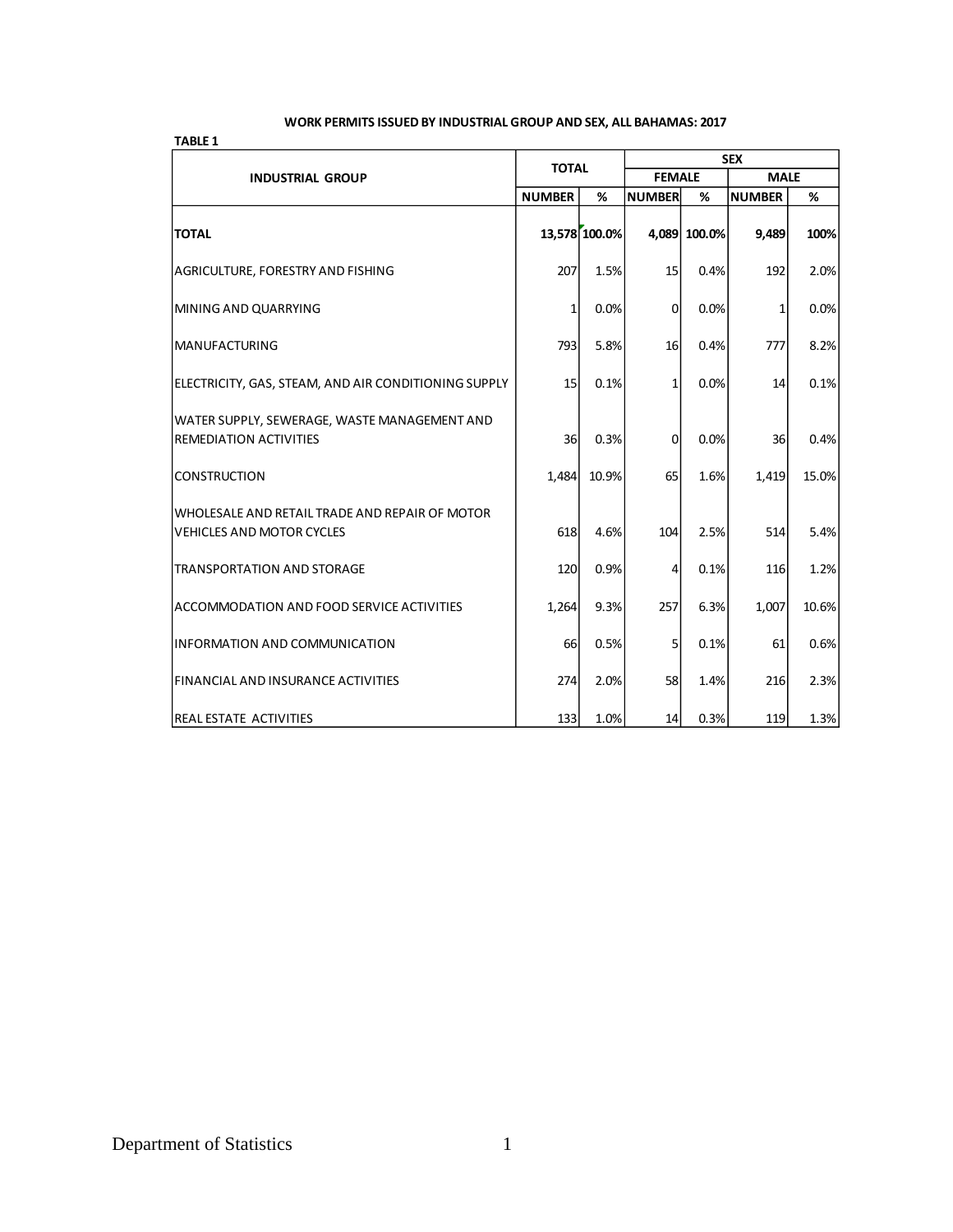#### **TABLE 1 CONT'D**

|                                                                                |               | <b>TOTAL</b> |                | <b>SEX</b> |               |       |  |  |
|--------------------------------------------------------------------------------|---------------|--------------|----------------|------------|---------------|-------|--|--|
| <b>INDUSTRIAL GROUP</b>                                                        |               |              | <b>FEMALE</b>  |            | <b>MALE</b>   |       |  |  |
|                                                                                | <b>NUMBER</b> | %            | <b>NUMBER</b>  | %          | <b>NUMBER</b> | %     |  |  |
| PROFESSIONAL, SCIENTIFIC AND TECHNICAL ACTIVITIES                              | 192           | 1.4%         | 57             | 1.4%       | 135           | 1.4%  |  |  |
| ADMINISTRATIVE AND SUPPORT SERVICE ACTIVITIES                                  | 362           | 2.7%         | 34             | 0.8%       | 328           | 3.5%  |  |  |
| PUBLIC ADMINSTRATION AND DEFENCE; COMPULSORY<br><b>SOCIAL SECURITY</b>         | 15            | 0.1%         | $\overline{3}$ | 0.1%       | 12            | 0.1%  |  |  |
| <b>IEDUCATION</b>                                                              | 384           | 2.8%         | 208            | 5.1%       | 176           | 1.9%  |  |  |
| IHUMAN HEALTH AND SOCIAL WORK ACTIVITIES                                       | 101           | 0.7%         | 54             | 1.3%       | 47            | 0.5%  |  |  |
| <b>ARTS, ENTERTAINMENT AND RECREATION</b>                                      | 170           | 1.3%         | 50             | 1.2%       | 120           | 1.3%  |  |  |
| <b>OTHER SERVICE ACTIVITIES</b>                                                | 209           | 1.5%         | 62             | 1.5%       | 147           | 1.5%  |  |  |
| ACTIVITIES OF HOUSEHOLDS AS EMPLOYERS;<br>UNDEFFERENTIATED GOODS-AND SERVICES- |               |              |                |            |               |       |  |  |
| PRODUCING ACTIVITIES OF HOUSEHOLDS FOR OWN USE                                 | 7,112         | 52.4%        | 3,067          | 75.0%      | 4,045         | 42.6% |  |  |
| ACTIVITIES OF EXTRATERROTORIAL ORG AND BODIES                                  |               | 0.0%         | 1              | 0.0%       | 0             | 0.0%  |  |  |
| *OTHERS                                                                        | 21            | 0.2%         | 14             | 0.3%       | 7             | 0.1%  |  |  |

#### **Source: Department of Immigration, 2017**

 **\*OTHERS -** are Industries that could not be classified in any of the standardized Industrial groups.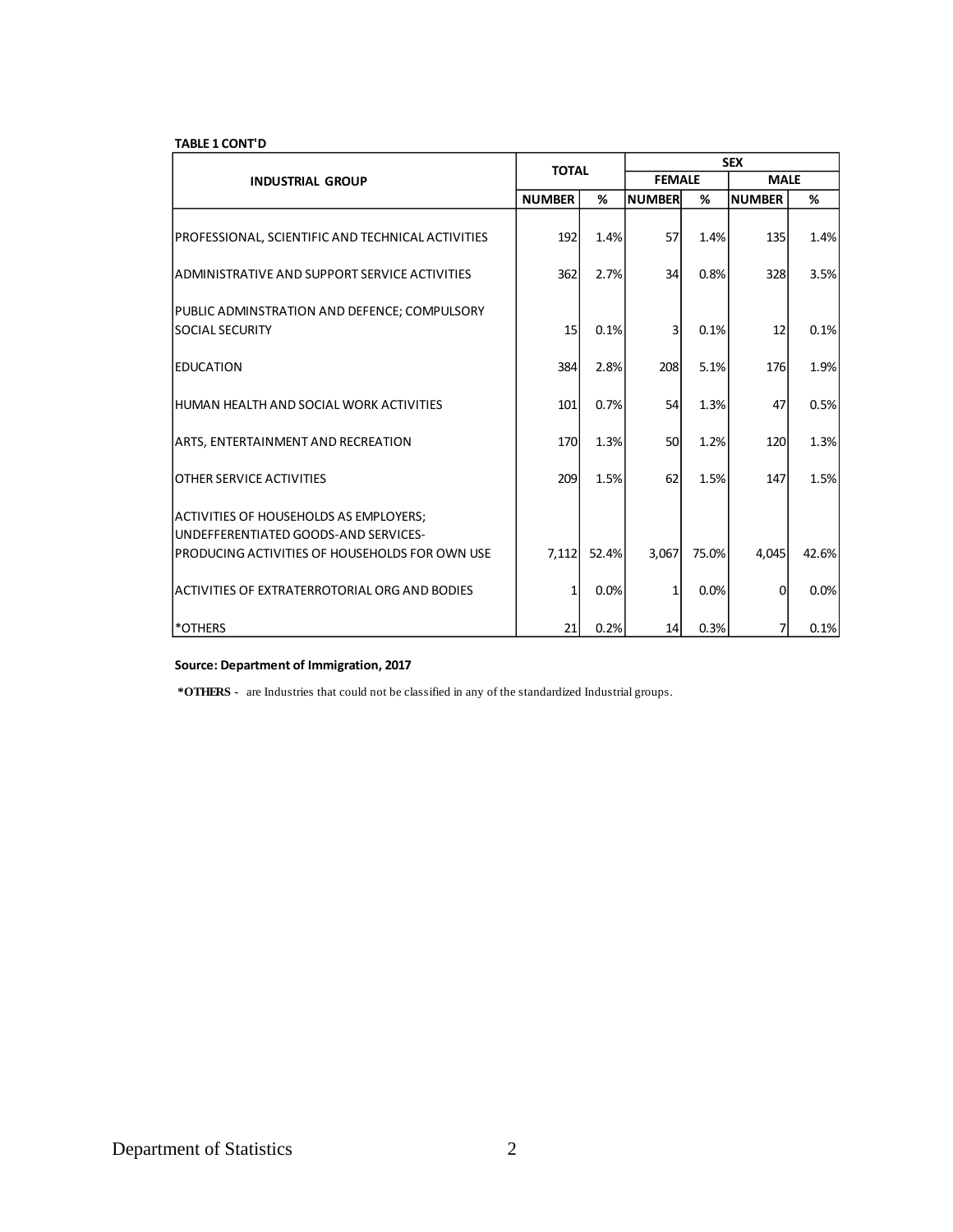#### **WORK PERMITS ISSUED BY OCCUPATIONAL GROUP AND SEX, ALL BAHAMAS: 2017**

| <b>TABLE 2</b>                                            |               |       |               |               |               |       |  |
|-----------------------------------------------------------|---------------|-------|---------------|---------------|---------------|-------|--|
|                                                           | <b>TOTAL</b>  |       | <b>SEX</b>    |               |               |       |  |
| <b>OCCUPATIONAL GROUP</b>                                 |               |       |               | <b>FEMALE</b> | <b>MALE</b>   |       |  |
|                                                           | <b>NUMBER</b> | %     | <b>NUMBER</b> | %             | <b>NUMBER</b> | %     |  |
| <b>TOTAL</b>                                              | 13,578        | 100%  | 4,089         | 100%          | 9,489         | 100%  |  |
| MANAGERS, CHIEF EXECUTIVES AND SENIOR OFFICIALS           | 989           | 7.3%  | 168           | 4.1%          | 821           | 8.7%  |  |
| PROFESSIONALS, SCIENCE AND ENGINEERING PROFESSIONALS      | 1,044         | 7.7%  | 425           | 10.4%         | 619           | 6.5%  |  |
| ITECHNICIANS AND ASSOCIATE PROFESSIONALS                  | 845           | 6.2%  | 184           | 4.5%          | 661           | 7.0%  |  |
| <b>ICLERICAL SUPPORT WORKERS</b>                          | 85            | 0.6%  | 35            | 0.9%          | 50            | 0.5%  |  |
| <b>ISERVICE AND SALES WORKERS</b>                         | 1,066         | 7.9%  | 449           | 11.0%         | 617           | 6.5%  |  |
| <b>SKILLED AGRICULTURAL, FORESTRY AND FISHERY WORKERS</b> | 19            | 0.1%  | 1             | 0.0%          | 18            | 0.2%  |  |
| <b>CRAFT AND RELATED TRADE WORKERS</b>                    | 1,389         | 10.2% | 13            | 0.3%          | 1,376         | 14.5% |  |
| <b>IPLANT AND MACHINE OPERATORS AND ASSEMBLERS</b>        | 67            | 0.5%  | 3             | 0.1%          | 64            | 0.7%  |  |
| <b>IELEMENTARY OCCUPATIONS</b>                            | 8,063         | 59.4% | 2,805         | 68.6%         | 5,258         | 55.4% |  |
| <b>*OTHERS</b>                                            | 11            | 0.1%  | 6             | 0.1%          | 5             | 0.1%  |  |
|                                                           |               |       |               |               |               |       |  |

**Source: Department of Immigration, 2017**

 **\*OTHERS -** are occupations that could not be classified in any of the standardized occupational groups.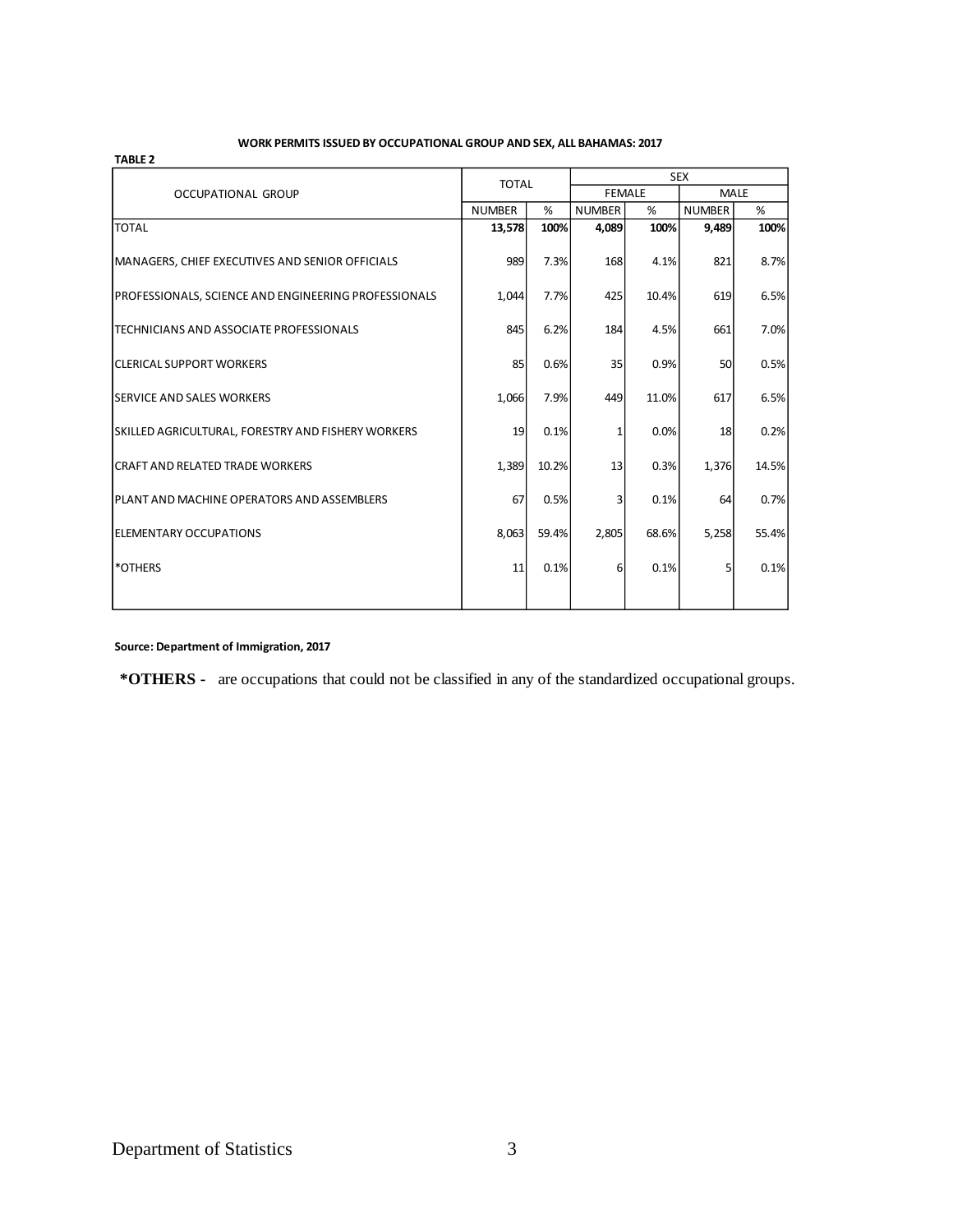| <b>OCCUPATIONAL GROUP/NATIONALITY</b> | <b>TOTAL</b>   | <b>FEMALE</b>  | <b>MALE</b>   |
|---------------------------------------|----------------|----------------|---------------|
|                                       |                |                |               |
|                                       |                | <b>NUMBER</b>  | <b>NUMBER</b> |
| <b>TOTAL</b>                          | 13,578         | 4,089          | 9,489         |
| <b>MANAGERS, CHIEF EXECUTIVES,</b>    |                |                |               |
| <b>AND SENIOR OFFICIALS</b>           | 989            | 168            | 821           |
| American                              | 320            | 46             | 274           |
| Argentinean                           | 11             | 0              | 11            |
| Australian                            | 11             | $\overline{2}$ | 9             |
| <b>Brazilian</b>                      | 25             | 3              | 22            |
| <b>British</b>                        | 95             | 13             | 82            |
| Canadian                              | 81             | 25             | 56            |
| Chinese                               | 27             | $\overline{2}$ | 25            |
| Columbian                             | 14             | $\overline{0}$ | 14            |
| Cuban                                 | $\overline{7}$ | 0              | 7             |
| Dominican(DOM)                        | 15             | 0              | 15            |
| French                                | 15             | 0              | 15            |
| German                                | 9              | 0              | 9             |
| Indian                                | 39             | $\mathbf{1}$   | 38            |
| Irish                                 | 8              | $\overline{1}$ | 7             |
| Italian                               | 25             | 5              | 20            |
| Jamaican                              | 29             | 6              | 23            |
| Mexican                               | 57             | 18             | 39            |
| Philippine                            | 23             | 10             | 13            |
| South African                         | 11             | 4              | 7             |
| Spanish                               | 10             | 5              | 5             |
| <b>Swiss</b>                          | 37             | 5              | 32            |
| <b>Other Nationalities</b>            | 120            | 22             | 98            |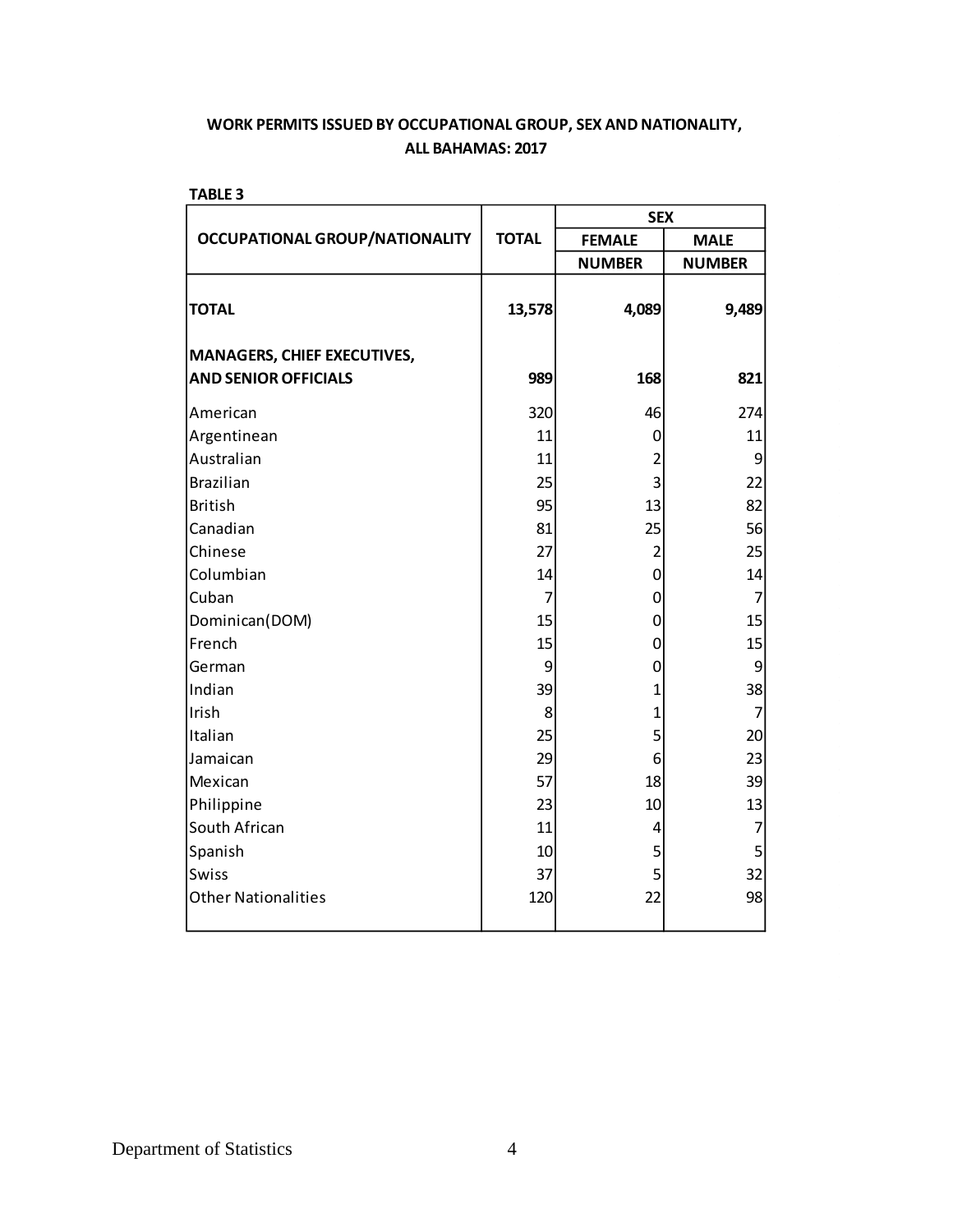## **ALL BAHAMAS: 2017 WORK PERMITS ISSUED BY OCCUPATIONAL GROUP, SEX AND NATIONALITY,**

|                                                                |                | <b>SEX</b>    |                  |  |
|----------------------------------------------------------------|----------------|---------------|------------------|--|
| <b>OCCUPATIONAL GROUP/NATIONALITY</b>                          | <b>TOTAL</b>   | <b>FEMALE</b> | <b>MALE</b>      |  |
|                                                                |                | <b>NUMBER</b> | <b>NUMBER</b>    |  |
| PROFESSIONALS, SCIENCE AND<br><b>ENGINEERING PROFESSIONALS</b> | 1,044          | 425           | 619              |  |
| American                                                       | 155            | 10            | 145              |  |
| Argentinean                                                    | 2              | 0             |                  |  |
| Barbadian                                                      | $\overline{2}$ | $\mathbf{1}$  | $\mathbf{1}$     |  |
| <b>Brazilian</b>                                               | 11             | 8             | 3                |  |
| <b>British</b>                                                 | 87             | 41            | 46               |  |
| Canadian                                                       | 56             | 34            | 22               |  |
| Chinese                                                        | 26             | 12            | 14               |  |
| Cuban                                                          | 26             | 16            | 10               |  |
| Dominican                                                      | 54             | 25            | 29               |  |
| French                                                         | 7              | 7             | 0                |  |
| Guyanese                                                       | 61             | 44            | 17               |  |
| Haitian                                                        | 39             | 22            | 17               |  |
| Indian                                                         | 77             | 48            | 29               |  |
| Italian                                                        | 26             | 11            | 15               |  |
| Jamaican                                                       | 95             | 37            | 58               |  |
| Mexican                                                        | 7              | 7             | $\boldsymbol{0}$ |  |
| Philippine                                                     | 96             | 24            | 72               |  |
| Spanish                                                        | 12             | 1             | 11               |  |
| Sri Lankan                                                     | 8              | 0             | 8                |  |
| Swiss                                                          | 4              | 2             | 2                |  |
| <b>Other Nationalities</b>                                     | 193            | 75            | 118              |  |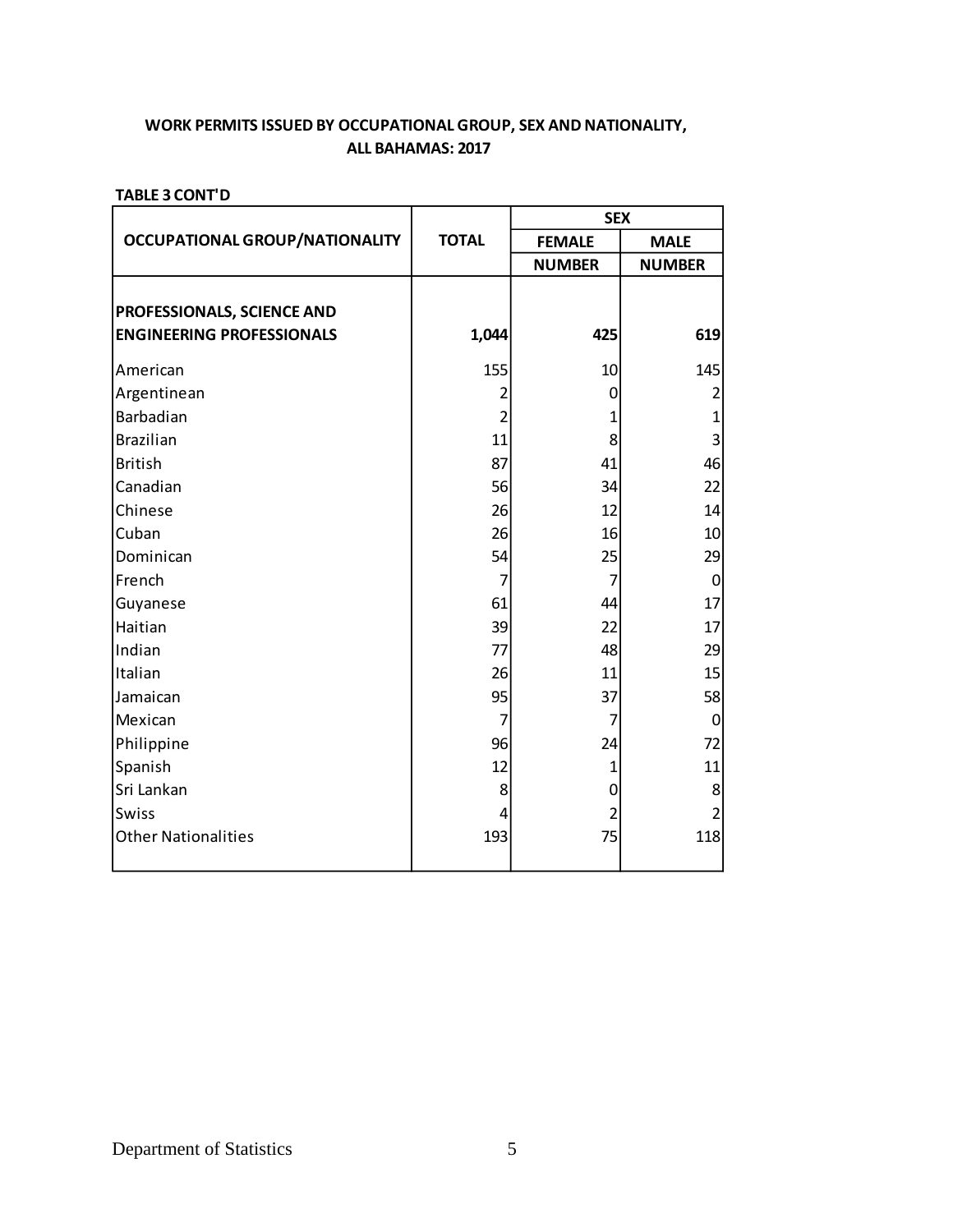|                                                          |                | <b>SEX</b>     |               |  |  |
|----------------------------------------------------------|----------------|----------------|---------------|--|--|
| <b>OCCUPATIONAL GROUP/NATIONALITY</b>                    | <b>TOTAL</b>   | <b>FEMALE</b>  | <b>MALE</b>   |  |  |
|                                                          |                | <b>NUMBER</b>  | <b>NUMBER</b> |  |  |
| <b>TECHNICIANS AND ASSOCIATE</b><br><b>PROFESSIONALS</b> | 845            | 184            | 661           |  |  |
| American                                                 | 178            | 10             | 168           |  |  |
| <b>British</b>                                           | 40             | 19             | 21            |  |  |
| Canadian                                                 | 62             | 37             | 25            |  |  |
| Chinese                                                  | 75             | 25             | 50            |  |  |
| Columbian                                                | 11             | 11             | 0             |  |  |
| Dominican                                                | 18             | 18             | $\mathbf 0$   |  |  |
| French                                                   | 8              | 8              | 0             |  |  |
| Guyanese                                                 | 4              | 4              | 0             |  |  |
| <b>Haitians</b>                                          | 18             | 4              | 14            |  |  |
| Indian                                                   | 33             | 10             | 23            |  |  |
| Israeli                                                  | 10             | 0              | 10            |  |  |
| Italian                                                  | 16             | 4              | 12            |  |  |
| Jamaican                                                 | 43             | 11             | 32            |  |  |
| Mexican                                                  | 39             | 3              | 36            |  |  |
| Philippine                                               | 70             | 6              | 64            |  |  |
| <b>Other Nationalities</b>                               | 220            | 14             | 206           |  |  |
| <b>CLERICAL SUPPORT WORKERS</b>                          | 85             | 35             | 50            |  |  |
| American                                                 | 14             | 7              | 7             |  |  |
| <b>British</b>                                           | 5              | $\overline{2}$ | 3             |  |  |
| Canadian                                                 | $\overline{2}$ | $\overline{1}$ | $\mathbf{1}$  |  |  |
| Chinese                                                  | 39             | 11             | 28            |  |  |
| Jamaican                                                 | 6              | 3              | 3             |  |  |
| <b>Other Nationalities</b>                               | 19             | 11             | 8             |  |  |
|                                                          |                |                |               |  |  |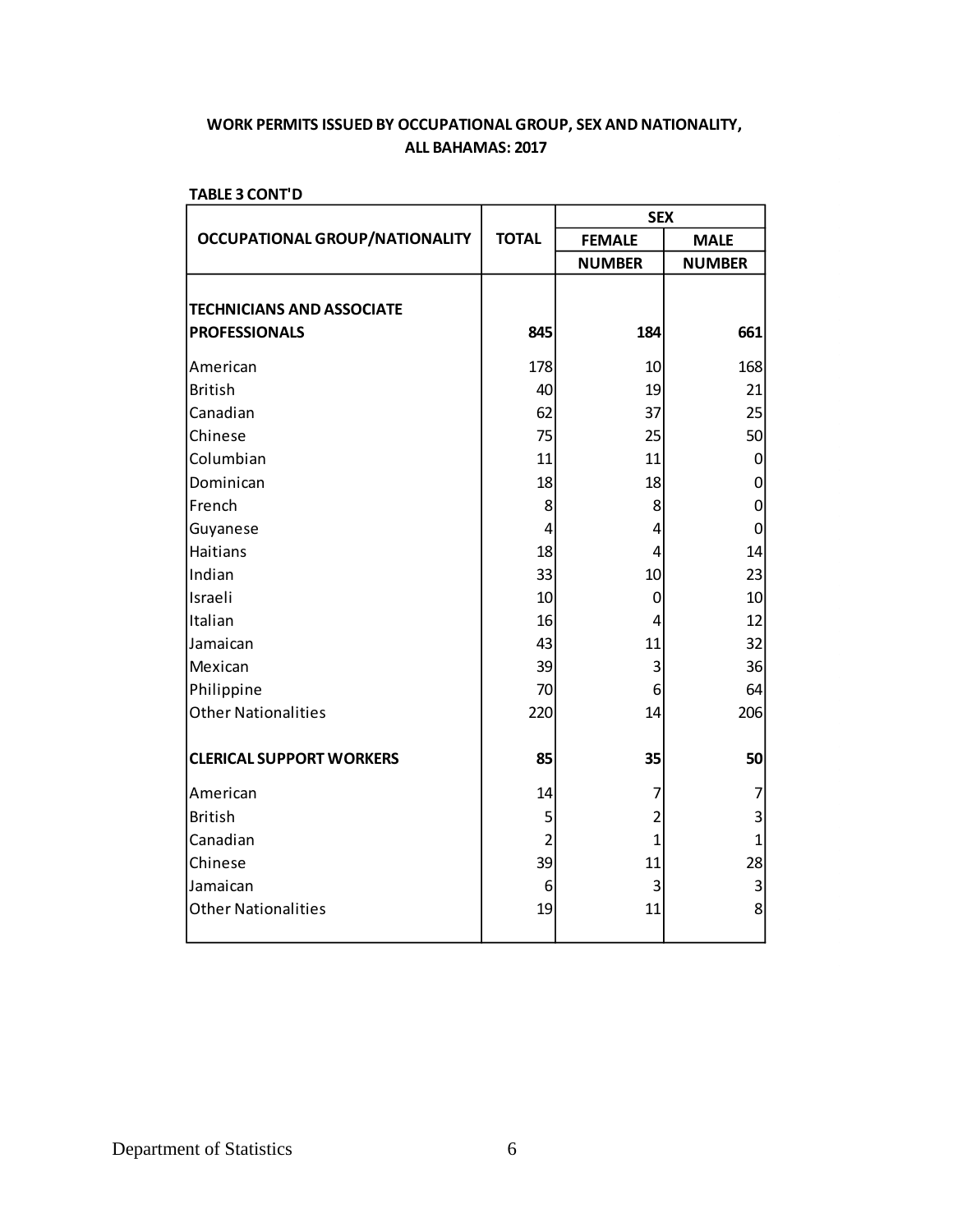|              | <b>SEX</b>     |                |  |
|--------------|----------------|----------------|--|
| <b>TOTAL</b> | <b>FEMALE</b>  | <b>MALE</b>    |  |
|              | <b>NUMBER</b>  | <b>NUMBER</b>  |  |
| 1,066        | 449            | 617            |  |
| 54           | 6              | 48             |  |
| 11           | 1              | 10             |  |
| 11           | $\mathbf 0$    | 11             |  |
| 187          | 30             | 157            |  |
| 15           | 2              | 13             |  |
| 46           | $\overline{2}$ | 44             |  |
| 4            | $\mathbf 0$    | 4              |  |
| 6            | 0              | 6              |  |
| 95           | 3              | 92             |  |
| 18           | $\Omega$       | 18             |  |
| 252          | 185            | 67             |  |
| 8            | 7              | $\mathbf{1}$   |  |
| 12           | 5              | $\overline{7}$ |  |
| 164          | 141            | 23             |  |
| 183          | 67             | 116            |  |
|              |                |                |  |
| 19           | 1              | 18             |  |
| 10           | 0              | 10             |  |
| 1            | 0              | $\mathbf 1$    |  |
| 1            | 0              | $\mathbf{1}$   |  |
| 3            | 1              | $\overline{2}$ |  |
| 4            | 0              | $\overline{4}$ |  |
|              |                |                |  |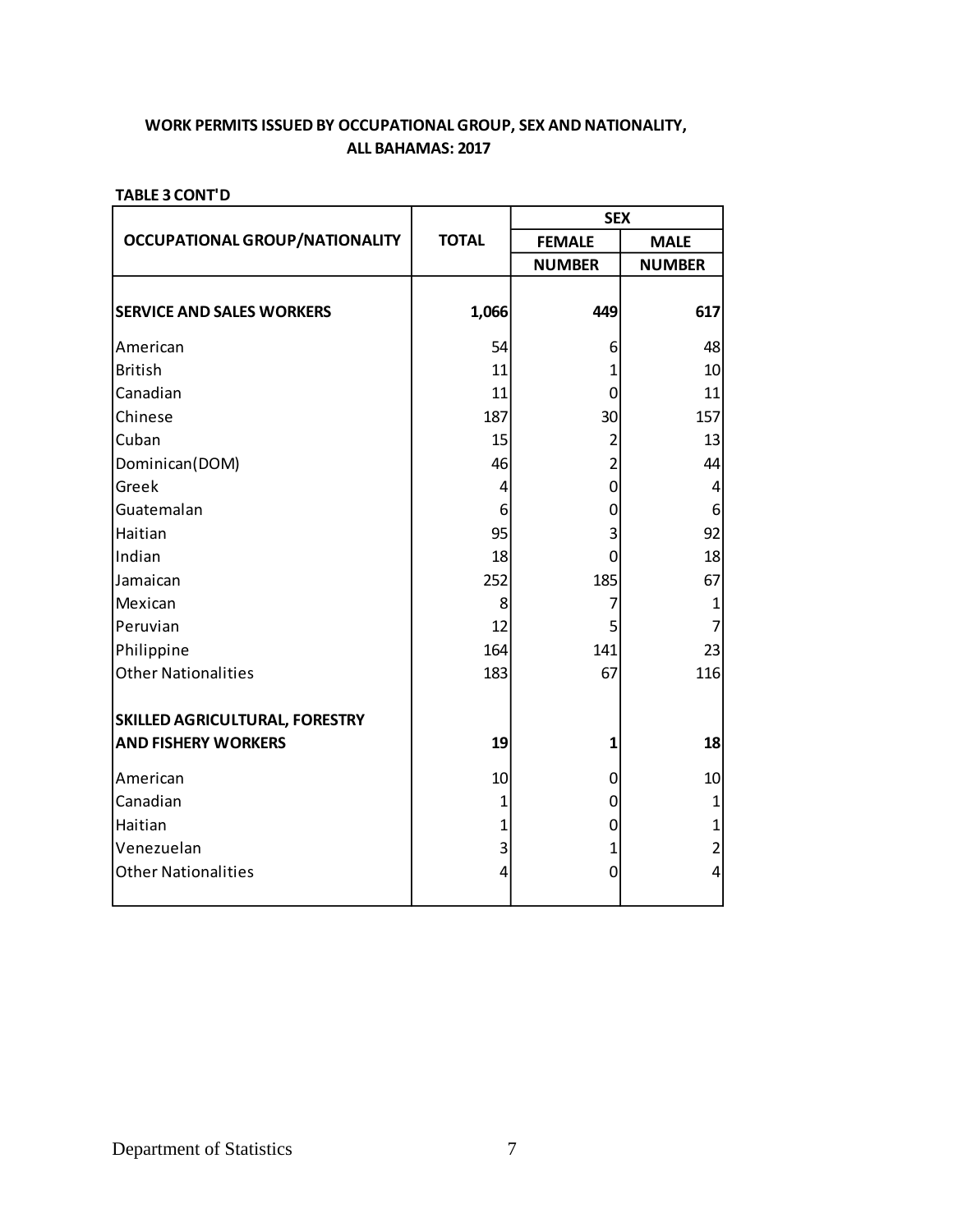|                                       |              | <b>SEX</b>     |                |
|---------------------------------------|--------------|----------------|----------------|
| <b>OCCUPATIONAL GROUP/NATIONALITY</b> | <b>TOTAL</b> | <b>FEMALE</b>  | <b>MALE</b>    |
|                                       |              | <b>NUMBER</b>  | <b>NUMBER</b>  |
| <b>CRAFT AND RELATED WORKERS</b>      | 1,389        | 13             | 1,376          |
| American                              | 30           | 0              | 30             |
| <b>British</b>                        | 8            | $\mathbf 0$    | 8              |
| Canadian                              | 15           | 0              | 15             |
| Chinese                               | 10           | 0              | 10             |
| Columbian                             | 86           | 3              | 83             |
| Dominican(DOM)                        | 129          | $\overline{2}$ | 127            |
| Ecuadorian                            | 22           | $\mathbf 0$    | 22             |
| Greek                                 | 7            | 0              | 7              |
| Guatemalan                            | 4            | 0              | $\overline{4}$ |
| Guyanese                              | 15           | 0              | 15             |
| Honduran                              | 24           | 0              | 24             |
| Indian                                | 17           | 0              | 17             |
| Jamaican                              | 56           | 0              | 56             |
| Mexican                               | 151          | 1              | 150            |
| Peruvian                              | 204          | 0              | 204            |
| Philippine                            | 276          | 0              | 276            |
| Romanian                              | 188          | 1              | 187            |
| Spanish                               | 23           | 1              | 22             |
| Venezuelan                            | 30           | 4              | 26             |
| <b>Other Nationalities</b>            | 94           | 1              | 93             |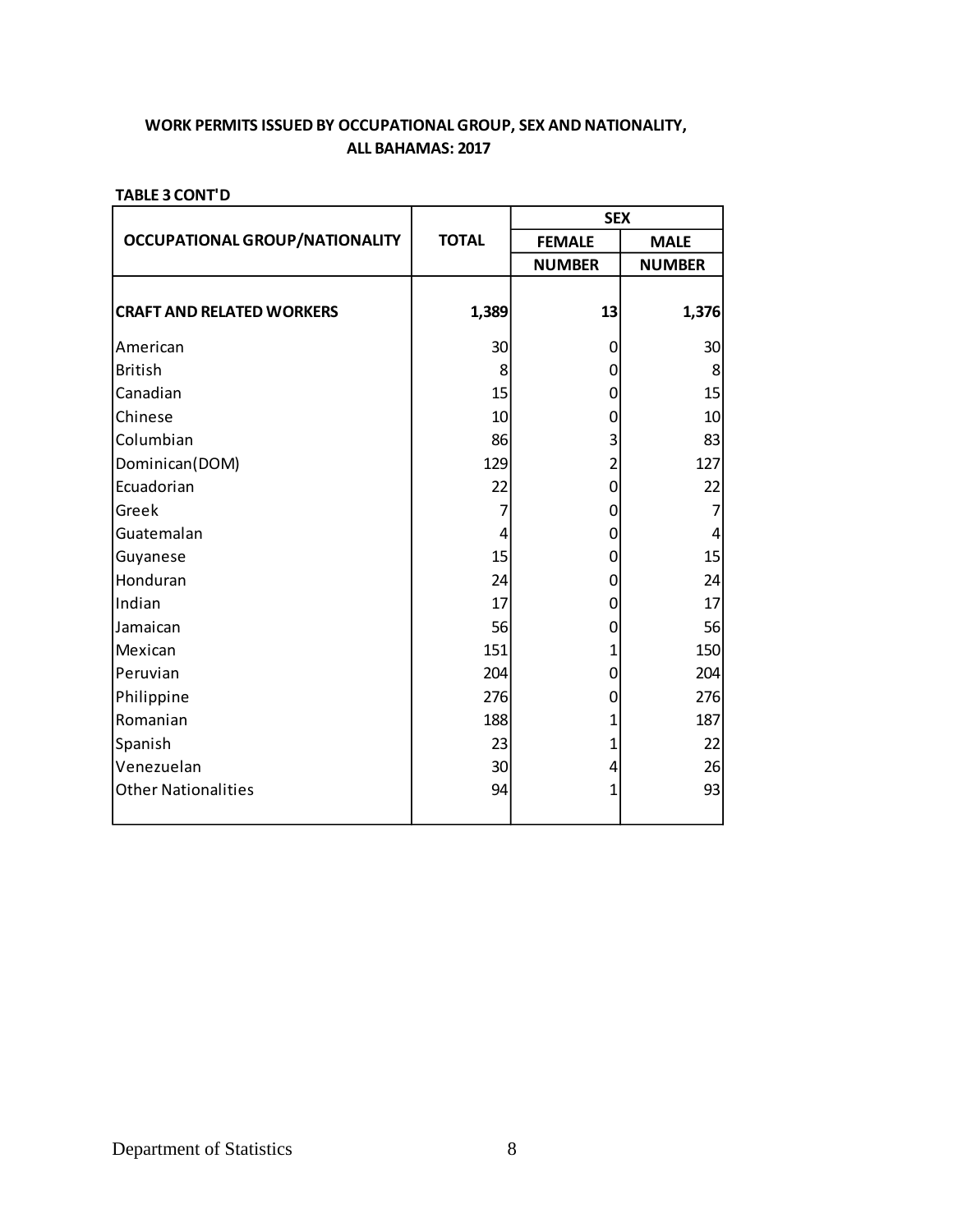## **ALL BAHAMAS: 2017 WORK PERMITS ISSUED BY OCCUPATIONAL GROUP, SEX AND NATIONALITY,**

#### **TABLE 3 CONT'D**

|                                       |              | <b>SEX</b>     |               |
|---------------------------------------|--------------|----------------|---------------|
| <b>OCCUPATIONAL GROUP/NATIONALITY</b> | <b>TOTAL</b> | <b>FEMALE</b>  | <b>MALE</b>   |
|                                       |              | <b>NUMBER</b>  | <b>NUMBER</b> |
|                                       |              |                |               |
| PLANT AND MACHINE OPERATORS           |              |                |               |
| <b>AND ASSEMBLERS</b>                 | 67           | 3              | 64            |
| American                              | 10           | 0              | 10            |
| Haitian                               | 6            | 0              | 6             |
| Jamaican                              | 17           | 1              | 16            |
| Mexican                               | 6            | 0              | 6             |
| <b>Other Nationalities</b>            | 28           | $\overline{2}$ | 26            |
| <b>ELEMENTARY OCCUPATIONS</b>         | 8,063        | 2,805          | 5,258         |
| American                              | 3            | 3              | 0             |
| <b>British</b>                        | 7            | 7              | 0             |
| Chinese                               | 278          | 274            | 4             |
| Columbian                             | 14           | 14             | 0             |
| Cuban                                 | 27           | 27             | 0             |
| Dominican(DOM)                        | 57           | 57             | 0             |
| Guyanese                              | 24           | 24             | 0             |
| Haitian                               | 5,759        | 2,168          | 3,591         |
| Jamaican                              | 1,049        | 26             | 1,023         |
| Peruvian                              | 147          | 76             | 71            |
| Philippine                            | 592          | 60             | 532           |
| <b>Other Nationalities</b>            | 106          | 69             | 37            |
| *OTHERS                               | 11           | 6              | 5             |
|                                       |              |                |               |

## **Source: Department of Immigration, 2017**

 **\*OTHERS** - are occupations that could not be classified in any of the standardized occupational groups.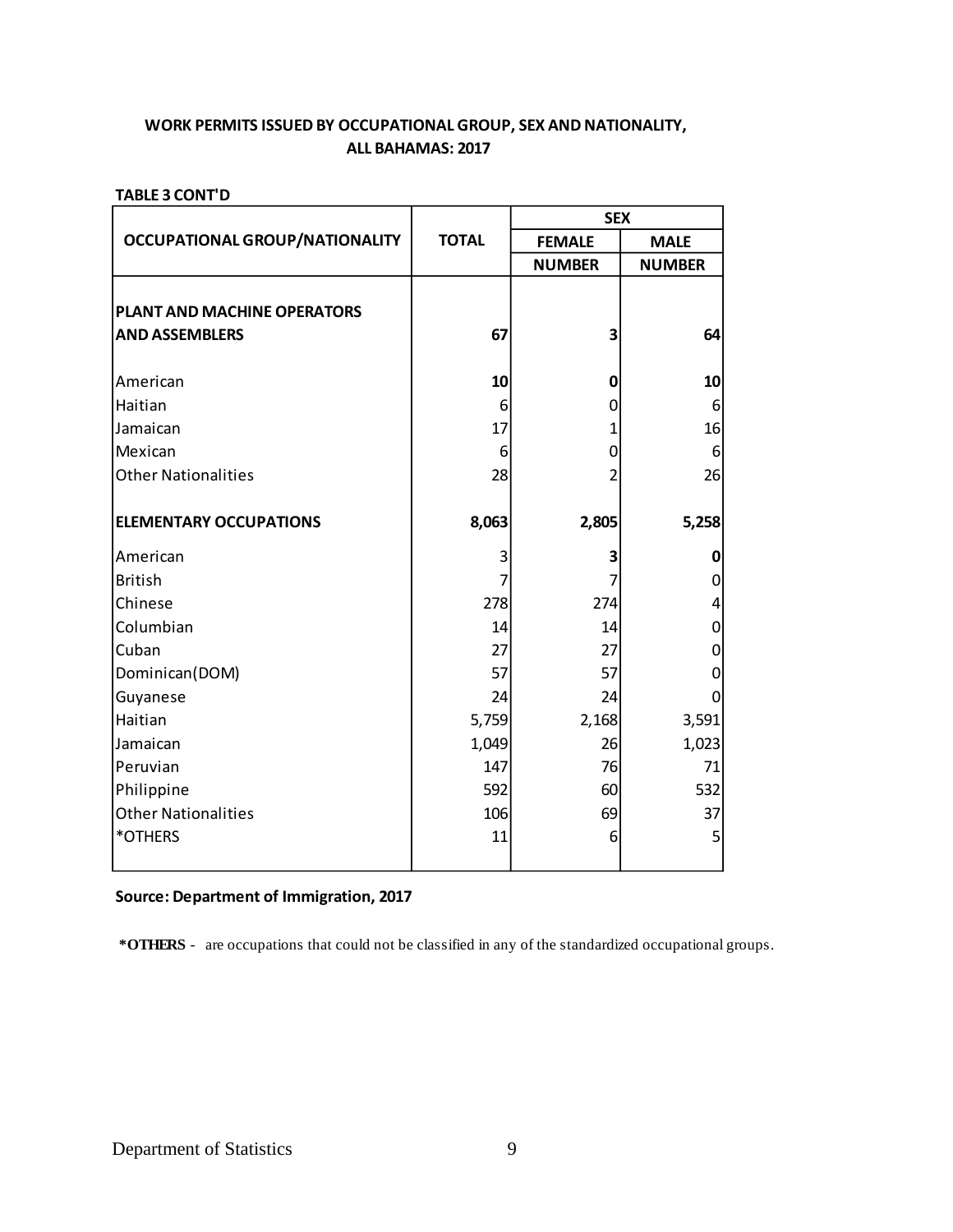## **WORK PERMITS ISSUED BY NATIONALITY AND SEX ALL BAHAMAS: 2017**

**TABLE 4**

|                    |              | <b>SEX</b>     |               |  |
|--------------------|--------------|----------------|---------------|--|
| <b>NATIONALITY</b> | <b>TOTAL</b> | <b>FEMALE</b>  | <b>MALE</b>   |  |
|                    |              | <b>NUMBER</b>  | <b>NUMBER</b> |  |
| <b>TOTAL</b>       | 13,578       | 4,089          | 9,489         |  |
|                    |              |                |               |  |
| American           | 778          | 190            | 588           |  |
| Argentinian        | 24           | 4              | 20            |  |
| Australian         | 31           | 10             | 21            |  |
| Barbadian          | 15           | 9              | 6             |  |
| <b>Brazilian</b>   | 62           | 13             | 49            |  |
| <b>British</b>     | 254          | 64             | 190           |  |
| Canadian           | 232          | 72             | 160           |  |
| Chilean            | 7            | $\overline{2}$ | 5             |  |
| Chinese            | 648          | 100            | 548           |  |
| Columbian          | 148          | 15             | 133           |  |
| Cuban              | 79           | 42             | 37            |  |
| Dominican(DOM)     | 344          | 62             | 282           |  |
| Dutch              | 18           | $\overline{2}$ | 16            |  |
| Ecuadorian         | 52           | $\overline{4}$ | 48            |  |
| French             | 59           | 20             | 39            |  |
| German             | 30           | 10             | 20            |  |
| Greek              | 20           | $\overline{2}$ | 18            |  |
| Guatemalan         | 17           | $\overline{7}$ | 10            |  |
| Guyanese           | 118          | 58             | 60            |  |
| Haitian            | 5,938        | 1,222          | 4,716         |  |
| Honduran           | 57           | 10             | 47            |  |
| Indian             | 189          | 15             | 174           |  |
| Irish              | 25           | 1              | 24            |  |
| Israeli            | 38           | 17             | 21            |  |